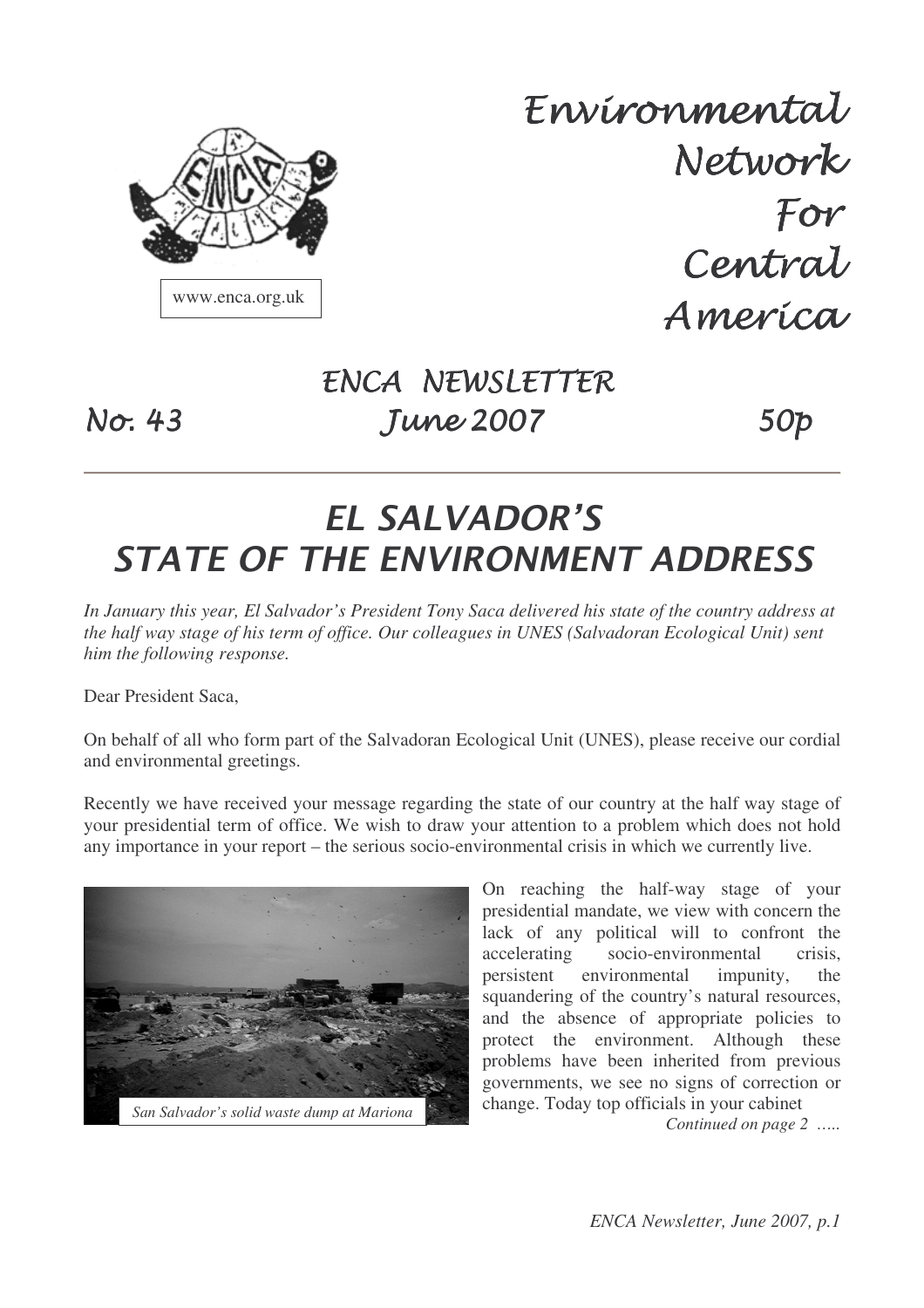

We begin this newsletter by airing the views of some of our partner organisations in Central America. Our circulation is not large within the UK, but this is a role we are more than happy to fulfill for the many Central American grassroots socioenvironmental organisations with which we link. To any similar groups in the region who receive our newsletter, we would also be very pleased to receive your own newsletters, and if you have issues and campaigns which you wish to publicise, please let us know and we shall do whatever we can to help despite our small

circulation and despite the infrequency of our newsletters.

The remainder of the issue focuses firstly on biofuel production in Central America and its implications and secondly on the use of pesticides in plantation agriculture in the region. Both of these issues represent, we believe, inappropriate forms of development for the region.

*… continued from page 1*

are self-confessed violators of the Law of the Environment.

Today El Salvador is much more vulnerable than it was 17 years ago, and it has overstepped the limits of sustainability and environmental viability: the causes of our water problems have become more critical and there appear to be no standards by which we can promote its sustainable and integrated management; in Central America we are champions for our high rates of deforestation; our cities and infrastructure megaprojects grow in disorderly fashion, and there are no plans and no system for land tenancy; the energy crisis continues to deepen and thought is given only to its supply and to the construction of more dams on our moribund rivers and more thermo-electric plants without any significant effort given to non-polluting energy. Eight years after the Law of the Environment declared a legal end to open air landfill dumps, they continue to be used and are one of the major sanitary problems of the cities.

Similarly, we find the same situation relating to governmental management of atmospheric pollution, biodiversity protection, and the approach to global environmental problems. Climate change, which is the concern of almost all governments in the world, does not appear on the government's agenda in El Salvador.

Given this lack of interest in facing up to these problems, last December Carlos Guerrero was named as the new Minister of the Environment in place of Hugo Barrera. The new minister comes from the ministerial team of the Ministry of Public Works, which is one of the institutions most responsible for the destruction of natural resources and which has intentionally violated the Law of the Environment. Moreover, the new minister has no professional training in any way linked with the environment – and for this he has been denounced by professional associations.

Dear President Saca: given all the above, and making use of our constitutional right to petition – according to Article 18 of the Constitution – UNES demands that you give immediate attention to the serious environmental crisis through which we are living. We consider that it is necessary to change the approach of your government on environmental matters by adopting sustainable policies of environmental protection, beginning with the management of water resources, environmental control of land, protection of the biological diversity that remains, and solutions to urban ecological problems, amongst others.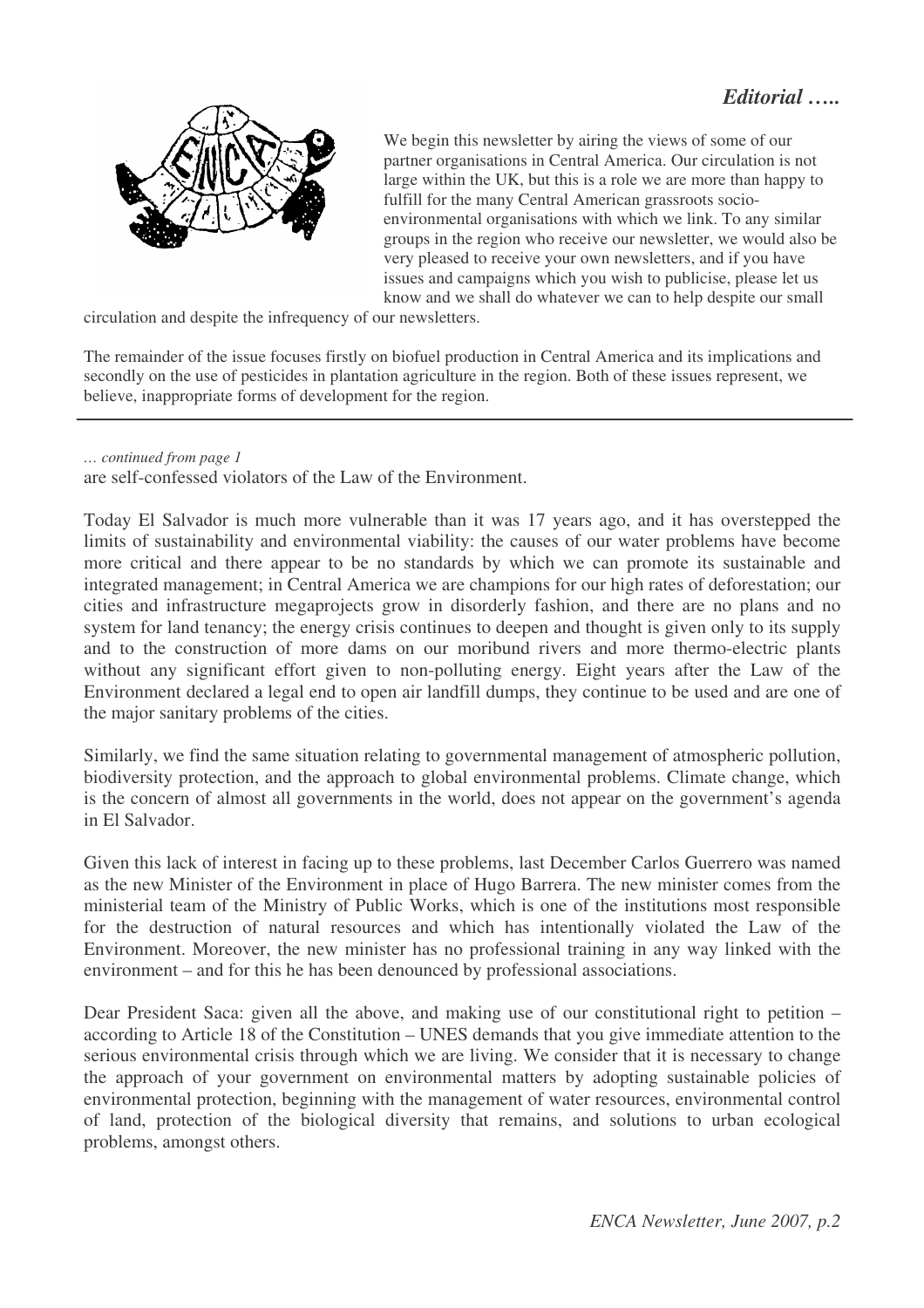All these issues are new and unknown for the new minister of the MARN [Ministry of the Environment and Natural Resources], and the first step on this colossal national task should be the immediate dismissal of Carlos Guerrero.

Our organisation reiterates to you our commitment to continue working towards the country's socioenvironmental sustainability. Already with other social organisations on other public occasions we have presented to the Legislative Assembly project proposals relating to water management, biosecurity, solid waste management, and others. Likewise, we have been working with various municipal authorities on environmental issues.

We hope that our petition will be considered. Any communication relating to this letter should be addressed to our offices.

Sincerely,

Angel María Ibarra Turcios Mauricio Sermeño Palacios (On behalf of UNES) San Salvador, 24.01.07



# THE STATE OF THE HONDURAN **ENVIRONMENT**

*A similar open letter – actually a press release – from a group of Honduran organisations was also issued earlier this year, and we present this below.*

The ever increasing rate of illegal timber felling in Honduras, linked with acts of corruption in the administration of the forestry resource, has prompted environmental organisations, human rights organisations and other social sectors to demand, over the last seven years, the approval of a new legal framework to promote a genuine environmental justice through institutional reform and a transparent, sustainable and balanced management of our natural resources and biodiversity.

The current National Congress of the Republic has made a public commitment this year to approve the new Forestry Law, and in an act of genuine political will in January 2007 approved seven articles of the Law. Nevertheless, the process has been suspended for the last two months awaiting the opinion of the Executive Authority on the demise of COHDEFOR [The Honduran Forestry Development Corporation] and the creation of the new (replacement) institution.

Despite the fact that COHDEFOR is the governmental body responsible for the administration and management of our forests, the institution has failed to manage 87 per cent of the national territory which is classed as natural forest, and even worse than this, it has facilitated the destruction of over a half of this amount.

To continue with the current administration would only lead us into a situation in which COHDEFOR would continue with its irrational sale of our woodland in order to allow it to continue operating institutionally and to favour the interests of particular groups which have traditionally accrued fortunes to the detriment of the fundamental rights of rural communities in the country.

The creation of a new institution presents a key opportunity for woodland areas to recuperate and offers the potential to generate wealth. It would allow for rational and sustainable exploitation of woodland allowing poverty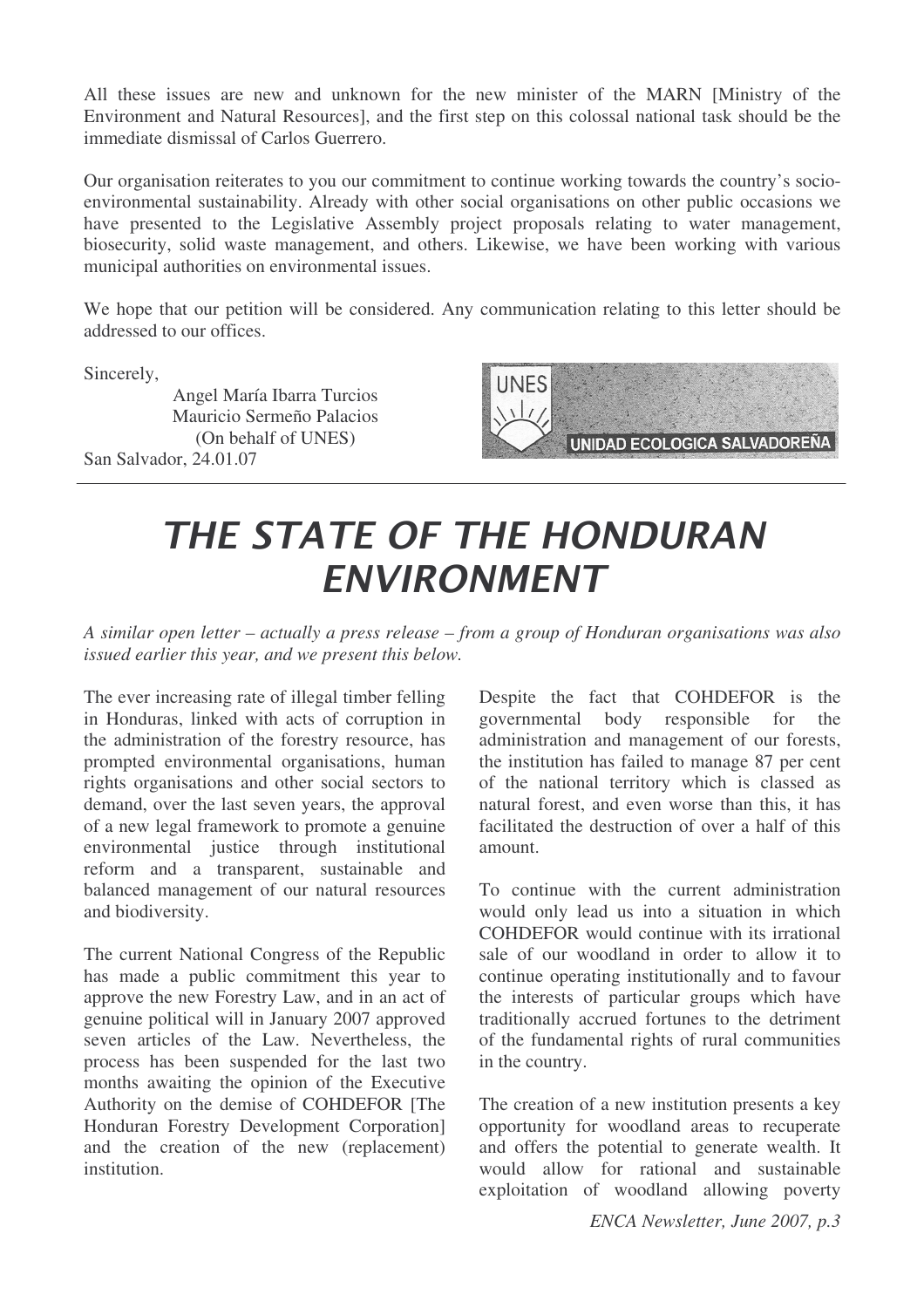alleviation and for promoting the serious application of citizen power with genuine participation from communities through afforestation and reforestation programmes and the exercise of law.

It is for this reason that the participating organisations in this press conference demand that the President of the Republic urgently approves the petition to the National Congress (19.01.07) for the dissolution of COHDEFOR and the creation of a new institution.

Whilst the Executive continues to abstain from approving the process of discussion and approval of the Law, the situation will remain stalled to the benefit of the looters of the woodland and the traffickers of power. Consequently, it is essential that the Executive honours its promise to protect the woodland and urgently approves the Law so that the National

Congress immediately takes up discussion again of the new Law of Forestry, Protected Areas and Wildlife, as already agreed with different sectors of society.

Tegucigalpa, 21.03.07.

*Signed:* Coalition for Environmental Justice Environmental Movement of Olancho (MAO) **COCOCH** Popular Block Democracy Without Borders Foundation MOPAWI (Pawisa Aspika, Mosquitia) Juticalpa Caritas, Olancho Green Alliance Federation of Pech Tribes (FETRIPH) Association for a More Just Society (ASJ) Honduran Association of Environmental and Agroforestry Journalists (AHPAAF) Special Attorney for the Environment (FEMA) FINZMOS Confederation of Indigenous Peoples of Honduras (CONPAH)

*ENCA normally concentrates its focus and its articles on the seven countries of Central America, excluding Mexico. Just occasionally, however, we include an article which whilst dealing with Mexico also covers* matters that are particularly relevant to the seven countries of Central America. The significance of the effects of NAFTA (North American Free Trade Agreement) on Mexico will not be lost on all those who have followed *the negotiations and recent signing of the Central American version (DR-CAFTA) of this slanted treaty.*

# MEXICO: WILL BIOFUELS MEAN THE END **OF TORTILLAS?**

#### *By Eric Holt-Gimenez, Food First*

Now that self sufficiency in maize production has been totally destroyed in Mexico, with the main part of the rural labour force working 'on the other side' in slaughterhouses or farms which employ migrants and in poorly-paid industries, the price of maize is going up. Why? The problems generated by the expansion of our food system, dominated by transnational corporations, affect first and foremost poor people - as much in the US as in other countries. The North American media has finally started to talk about the price hikes of tortillas in Mexico ('Nothing flat about tortilla prices', San Francisco Chronicle, 13/01/07). This problem affects not only Mexico, whose citizens each eat an average of 10 tortillas per day, but also the US. How? Let's take a look back into the past.

In the 1980s Mexico was still self-sufficient in maize production, a staple food. At the beginning of 1990 then president Carlos Salinas de Gortieri decided to cosy up with the US by implementing the North American Free Trade Agreement (NAFTA) before the scheduled date. He loosened import controls on US maize and immediately imports jumped from 396,000 to 4,850,000 metric tons, swamping the Mexican market with US maize, subsidized and tax free.

*ENCA Newsletter, June 2007, p.4* Mexican farmers, who had been losing government support and services since 1982 due to the structural adjustment policies of the World Bank and the International Monetary Fund, did not have the ability to compete with this cheaper maize sold at a price below their cost of production. Gringo maize quickly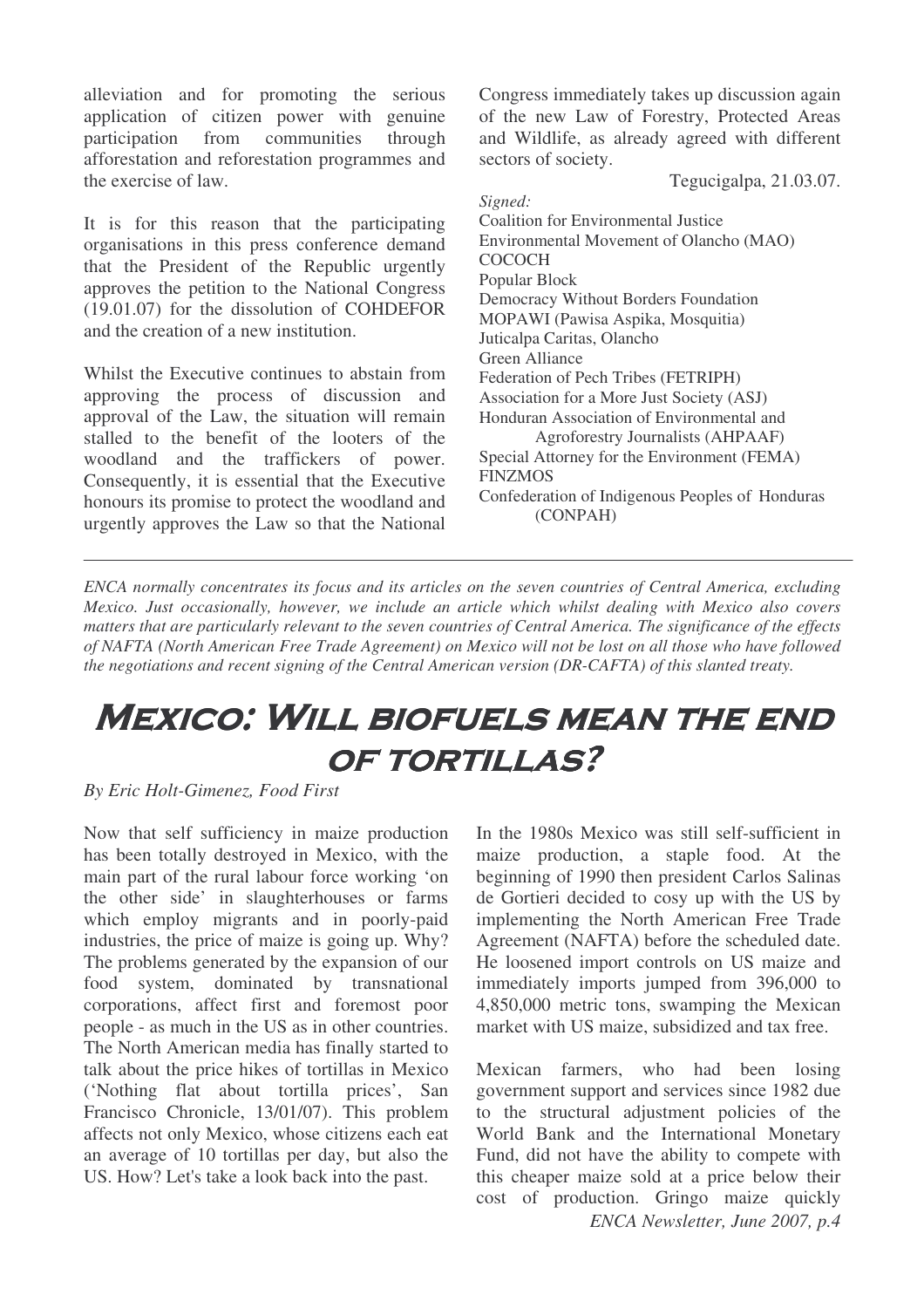replaced Mexican maize in the tortilla market. In fact, the tortilla market also consolidated under the control of GRUMA, a gigantic Mexican consortium which processes the maize kernels.

In the first year after NAFTA more than 700,000 Mexicans migrated to their northern neighbour looking for work; many of them were farmers or their children old enough to work. From 1994 to 2004, 1.3 million *campesinos* went bankrupt. After 13 years of NAFTA, one million immigrants from Mexico and Central America arrive each year in the US.

Another issue behind the maize price hikes is that of the corporations Archer Daniels Midlands (ADM), Cargill and Monsanto expanding into the market for ethanol from maize. More agricultural land is dedicated to yellow maize (for ethanol) and less to white maize (for flour), pushing up yet further the price for maize dough and tortillas. Some defenders of rural areas consider this a "positive development". It's been welcomed by some maize growers in the US Midwest along with large farms in Sinaloa. Is it possible the Mexican *campesinos* could go back to producing maize, and that Mexico again could wield sovereignty over its food security? There is an unequivocal answer: it depends.

It depends on how effective agribusiness is in draining off the unexpected earnings of US farmers. The three big corporations are forging their new empire: genetic engineeringprocessing and transport, an alliance which will chain together production, processing and the sale of ethanol. ADM is already gobbling up cooperatives which are producing biofuels. Not

one of these companies has shared its profits with farmers. On the contrary, Monsanto is taking US farmers to court for more than US\$15 million to safeguard its seed. And the three companies have been implicated in illegal activities. It is difficult to believe that farmers will be the beneficiaries when this powerful trio controls GM seeds, the processing technology and the transport of maize and biofuels.

It will depend whether Mexico follows current trends elsewhere in Latin America in which agribusiness rapidly substitutes food with production of biofuels, displacing small-scale farmers and separating them from their land and from food. It depends whether the Mexican monopolies which own the maize dough industry are decentralised. It depends whether the *campesinos* are given support to go back to the countryside and provided with credit, agricultural assistance and security in the market so that they can return to producing maize.

Lester Brown, who works with Worldwatch, recently pointed out that biofuels will make food prices so expensive that the poor will not be able to eat and hunger will expand ('Ethanol could provoke global hunger', Fortune, 21/08/06). The leap in the price of tortillas could be the first indicator of this prediction.

It is true that an increase in the price of maize could help to revitalise rural communities in the US and Mexico, but only if structural changes are implemented which guarantee that the burgeoning biofuels industry does not squeeze out either farmers or the production of food. Otherwise, this will only lead to more hunger.

#### *This article was translated from UNES' magazine Ecotopia 176, Feb. 2007.*

*Note:* In April this year, the UN reported that hundreds of thousands of people in drought-prone areas of Guatemala could face a hunger crisis if the price of corn continues to rise. Mesoamerica reported in May that "as world corn prices continue to soar due to the recent push for ethanol production, the main staple of the Guatemalan diet is reaching costs that are prohibitive to most of its citizens. According to the UN, children under five in Guatemala are chronically malnourished. This is the highest rate in the western hemisphere and the sixth highest in the world. The growing demand for ethanol is partly to blame for the danger. The *'environmentally-friendly' fuel promoted by the US government as a way to reduce oil imports has pushed international corn prices to near-ten year highs."*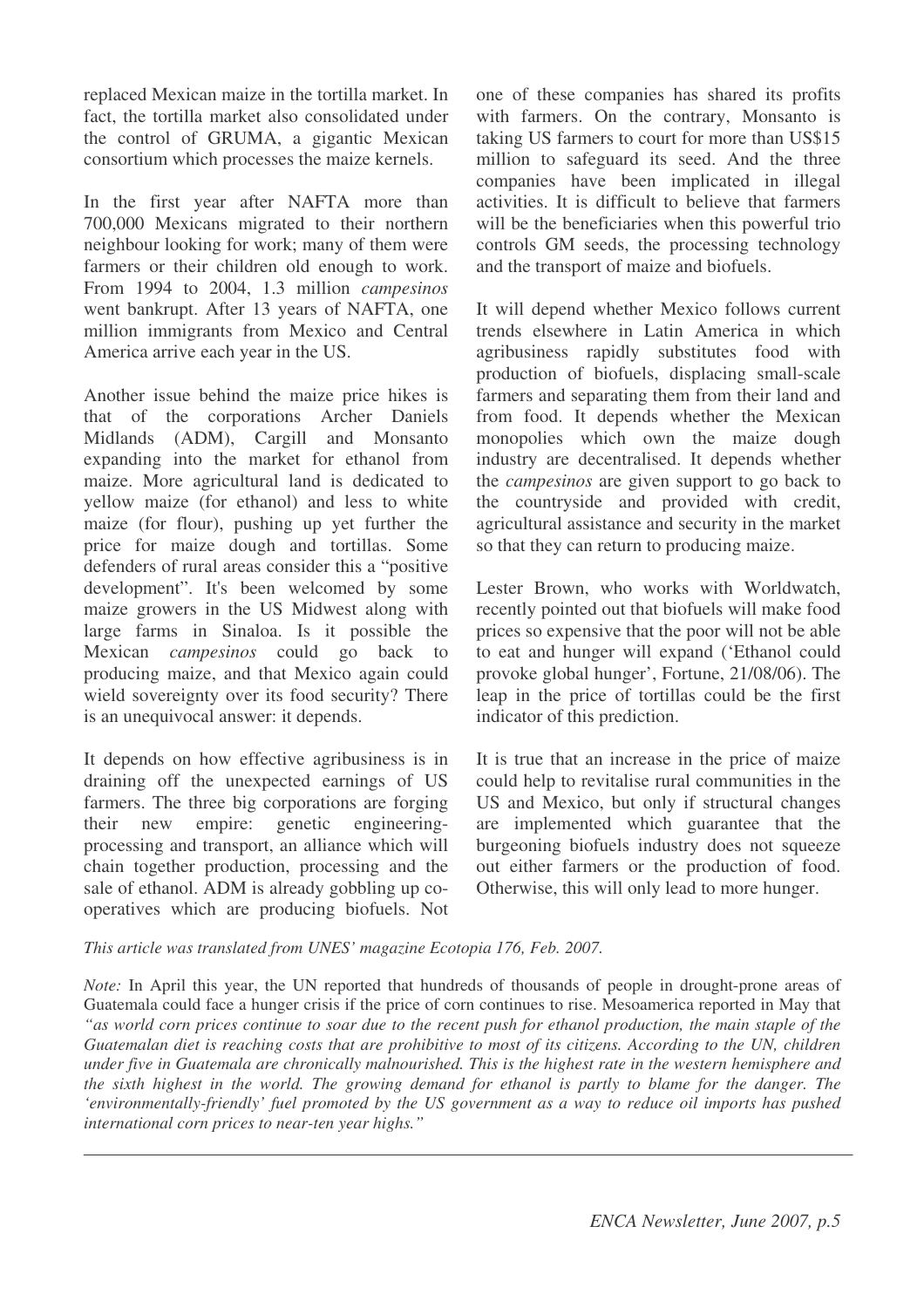*Our next two articles continue with the issue of the encroachment of biofuel crops into the agriculture of Central America for the sake of carbon offsetting and carbon emissions trading, and of course for the sake of allowing the G8 polluting nations to continue in their polluting ways without making any major changes to their reliance on fossil fuels. The implications for food security* and levels of poverty and hunger in the region do not look promising. For those more concerned with *turning a profit, however, the prospects look brighter.*

# **Carbon Is the Biz**

#### *By Alberto Mendoza*

SAN SALVADOR, Oct 2006 (IPS) - El Salvador is studying the Kyoto Protocol carefully, not because it has to *cut its emissions of the greenhouse gases that cause global warming, but because this international agreement opens a way to earn profits and encourages investment for development.*

The treaty on climate change provides a Clean Development Mechanism (CDM), which allows rich countries - the only ones obliged by the treaty to reduce their emissions - to implement projects in developing countries, such as afforestation or reforestation, or to finance activities that reduce global emissions of greenhouse gases such as carbon dioxide (CO2), which are mostly released by burning oil, coal and gas. There is also provision for emissions trading, which allows the states party to the Protocol to sell coupons (certified emissions reductions) for their extra savings in greenhouse gas emissions below their assigned quota, to other countries whose gas emissions exceed their assigned targets and have not been able to reduce them to the required levels.

The Salvadoran Sugar Company (CASSA) began to produce electricity in 2002 from sugar cane waste, and this is fed into the national energy grid. Electricity is generated in this way during the annual 5 month cane harvest. Claudia Figueroa, the company's environmental manager, said that old sugar mills were

replaced in 2006 by less wasteful electric mills. Thanks to this, they have registered with the CDM to offer for sale 89,000 carbon units. Each unit represents the equivalent of one metric ton of CO2 that has not been emitted, and sells for between \$6 and \$10. Japan has already expressed an interest in buying them. In addition, the company imports hydrated ethanol from Brazil and processes it for export to the US as a clean transport fuel. According to Figueroa, ethanol "is a business opportunity with great prospects."

The Kyoto Protocol stipulates that industrialised countries that have ratified it must cut their greenhouse gas emissions, for the period 2008-2012, to 5.2 percent below 1990 levels. The Protocol was adopted in 1997, but did not enter into force until 2005, when it was ratified by 55 industrialised countries, responsible for 55 percent of total emissions. The United States refused to ratify the Protocol on the grounds that it would harm its economy.

Mauricio Ayala, coordinator of the clean development division of the Ministry of the Environment and Natural

Resources, said that El Salvador has two other projects registered within the CDM framework.

The first involves covering over the Nejapa rubbish dump [photographed on page 1 of this newsletter], located in the metropolitan area of San Salvador, and using the methane gas it produces to generate electricity. Between 1999 and 2005, 2.7 million tons of solid waste were deposited there. The proposal submitted estimates that using the methane in this way would eliminate 1.19 million tons of carbon dioxide in seven years, and 60,000 barrels of oil would be saved p.a.. Jobs would also be created, and the project would be an example for similar efforts elsewhere in Central America. The initiative is backed by the Canadian International Development Agency.

*ENCA Newsletter, June 2007, p.6* The second ongoing project aims at expanding the geothermal power plant at Berlín, in the eastern province of Usulután. The plant, which began to operate in 1992, uses heat from the depths of the earth to generate electricity. With the proposed expansion, a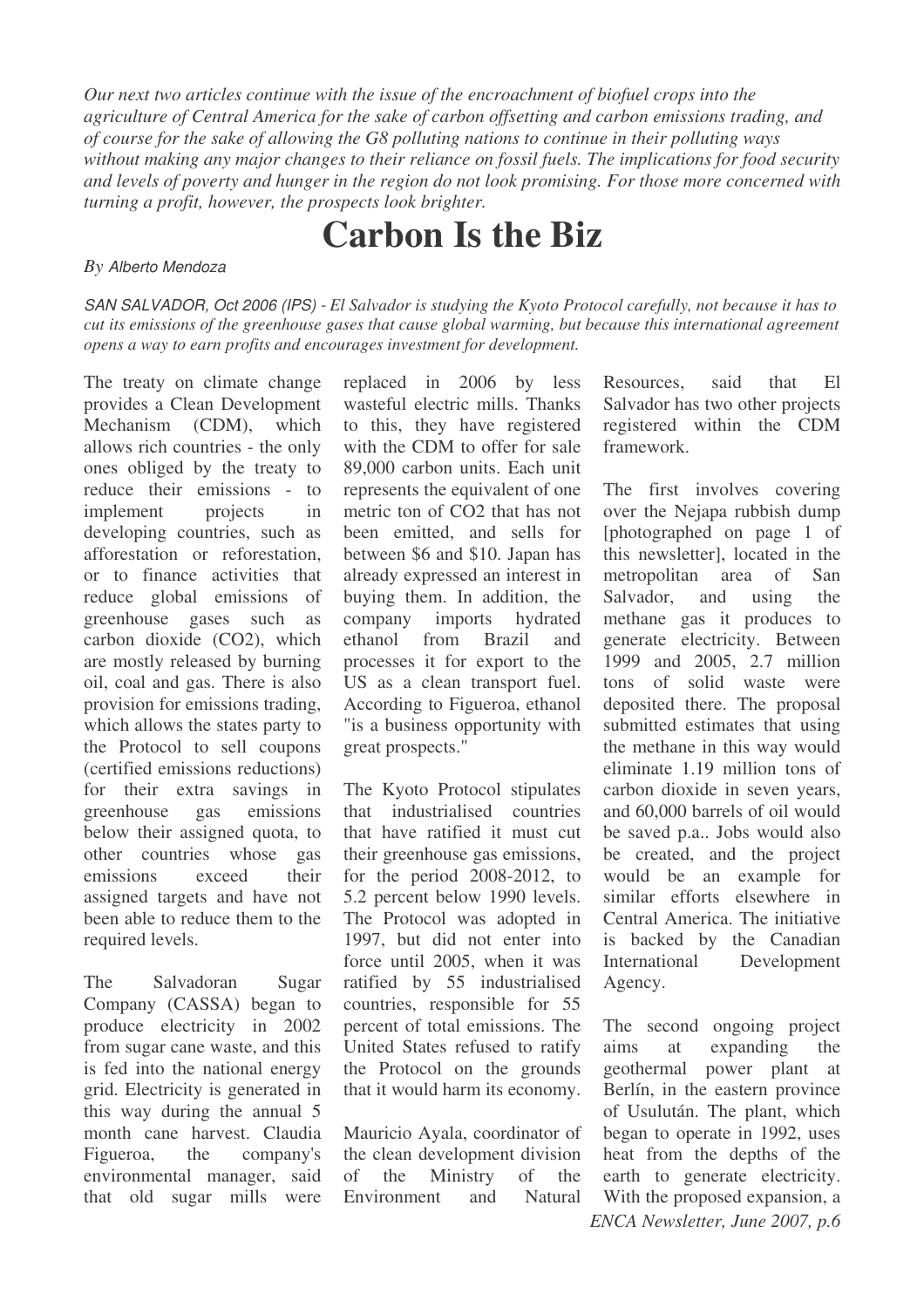reduction of close to 1.3 million tons of carbon dioxide emissions is expected over the next seven years. The private LaGeo company runs the plant, and the expansion project is backed by the Netherlands and the Andean Development Corporation. According to the Ministry of Economy, 14.6% of electricity in El Salvador is generated by geothermal plants, 38.9% by hydroelectric power stations, and 46.5% by thermal generating stations, the most polluting variety because they burn fossil fuels.

Other pilot projects to develop renewable energy are being carried out in El Salvador, in partnership with the Energy and Environment Partnership with Central America (EEP), which was created at the initiative of the World Summit on Sustainable Development in South Africa in 2002. "Energy is an important factor in development, as no community can develop without it," said María Eugenia Salaverría, El Salvador's representative on the EEP. "In the rural environment, energy can relieve poverty, because renewable sources can be productive as well," she

added.

In August, the EEP installed a water pump which uses solar energy to supply 300 lowincome families with drinking water in the community of Areneras, in the southern province of Sonsonate. The idea is not a new one. Tecnosolar, the only company devoted entirely to solar energy, has been installing solar-powered electricity generators in rural communities for years, filling orders from different nongovernmental organisations.

The administration of incumbent President Antonio Saca, of the rightwing Nationalist Republican Alliance, also intends to extend the electricity supply in rural areas using solar energy. Official statistics indicate that about 30% of the population lacks electricity. The government plan began in November 2005, in the communities of Las Flores and Cerro Alto in Sonsonate, where 70 families are supplied with electricity by solar cells installed on their houses.

Each family pays \$3.50 a month for equipment maintenance and a repairs fund, and they are able to connect two or three light bulbs, a black and white TV set, a radio and, on a sunny day, some other low-power appliance. However, so far the installations are inadequate for a family to be able to use the energy for productive ends, such as a refrigerator to preserve and sell foods, or a sewing machine.

But in wealthy neighbourhoods in San Salvador, solar energy is far from a viable proposition. Arturo Solano, the founder of Tecnosolar, said that solar panels to supply the electricity consumed by an upper middle class family, with all its regular comforts, would cost between \$50,000 and \$100,000. Solano said that El Salvador urgently needs new legislation to oblige electricity distribution companies to buy the energy generated by private solar panels installed, say, on the roof of a house, at a fair price. "That," he said, "would be good business."

## BIO-DIESEL AND BIO-ETHANOL DEVELOPMENTS

#### *By Ben Gregory*

"If palm oil, Mr. President, is your pilot megaproject, it will not be in our ethnic territories. Worse yet, if it were, it would bring with it grave environmental, social, and cultural damages. This we can affirm based on having lived with the palm tree monoculture from the late '70s to the present, in other words, for more than 25 years, suffering all the while the impacts of 20,000 hectares of a crop forced upon us 'deep inside this plantation, comrade', which continues to violently expand further into our collective territory." (1)



These words could easily have been written by the indigenous communities on Nicaragua's Caribbean Coast. In fact, they come from a letter written on behalf of Colombia's Afro-Colombian communities, where both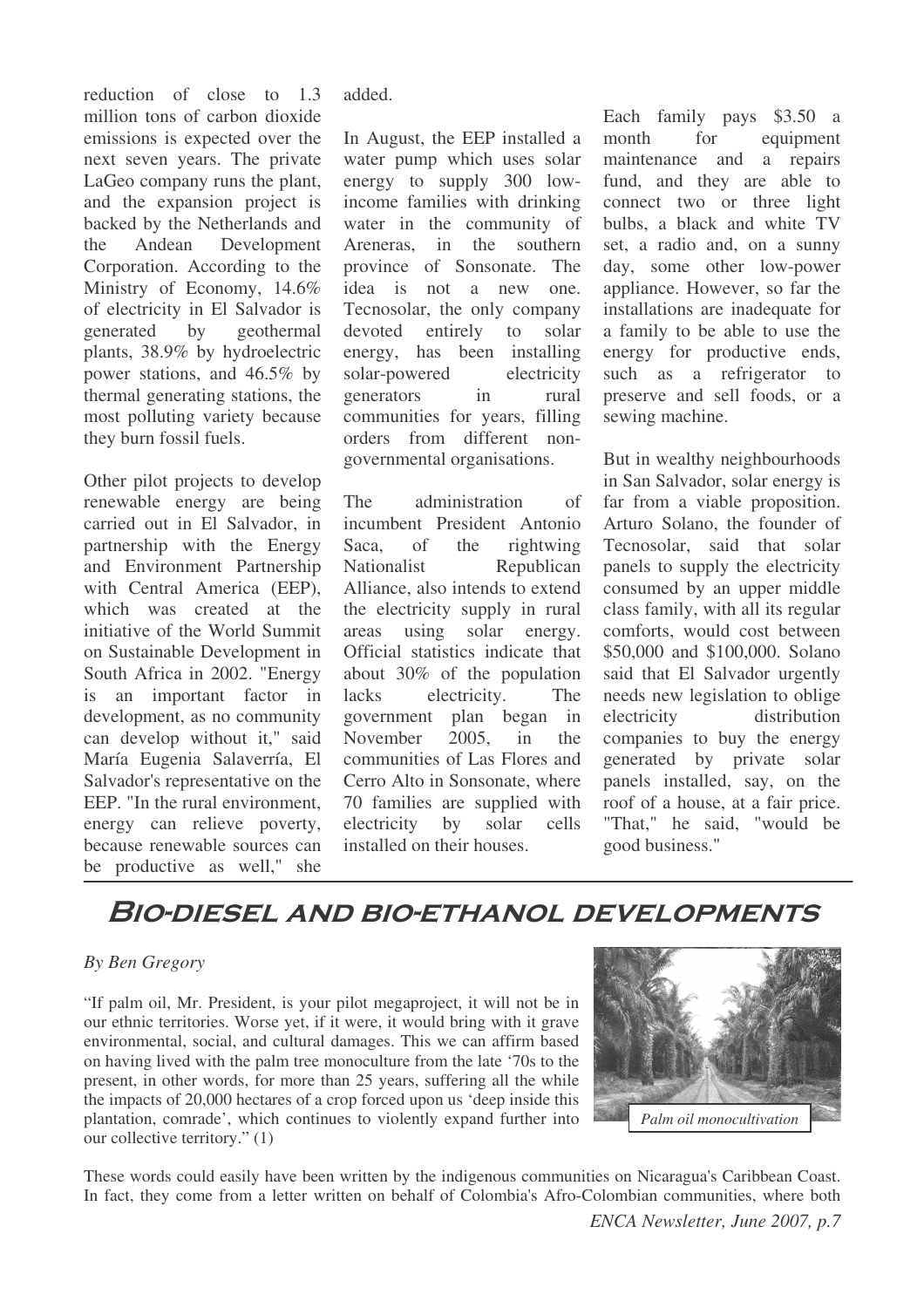bio-diesel and bio-ethanol are being heavily promoted by the Colombian government. The country is already the fourth biggest producer of palm oil in the world, and the largest in Latin America, with 300,000 ha. under African Palm.

I first heard about African Palm in the mid-eighties. A voluntary worker in Ecuador spoke to our local Latin America solidarity group. During his talk there was a throwaway remark about how big oil companies were looking to buy large tracts of land to grow African Palm when the oil ran out. The memories of the talk came back to me in February as I sat down and read The Ecologist. It said the US had just imported a quarter of a million tons of Ecuadorean bio-diesel, and in the process undercut its own subsidy-fed soya bean farmers. (2)

In the same month I travelled with a delegation from the Wales Nicaragua Solidarity Campaign to Nicaragua, with a meeting on the itinerary with African palm workers in Kukra Hill. We had already had some contact with the workers, who were growing solely for the margarine/vegetable oil market. Our interest, at least initially, was to find out about their working conditions, and their attempts to form a union.

The African Palm plantation, of over 20,000 hectares, is owned by the Kukra Development Company, a subsidiary of a Costa Rican conglomerate, Grupo Agroindustrial CB (also known as the Numar group). It employs only 250 people directly. The rest, up to 2,000 day labourers, are employed by local gang masters. The company sub-contracts individuals to carry out work on the plantations, who then hire workers on daily rates. The workers are thus exploited twice, by the company and by their local employer. As one woman worker told us, "I wake up at 2 o clock, go to the field at 3am, and work until 5 in the evening, where I pick up seed and clean the palm. I manage 20 manzanas a day, and get paid by the sack. To get C\$800-900 (\$45 - \$50) a fortnight) I would have to get all my family here to help, and pull the children out of school. You can't buy milk, rice, sugar on that wage." These punishing conditions are common throughout the biofuel world. In a recent article on bio-ethanol in Brazil, the *cortadores de caña* - the sugar cane cutters - were described as 'ethanol slaves', working in similar conditions to those we witnessed in Kukra Hill. (3)

Unionising has been hard, if not impossible for locals to carry out. In an attempt to reach the workers, local activists invited Sandinista National Assembly Deputies to speak to the workers last year. The workers are now keen to try to establish a union under the new Sandinista government. The FSLN, which took power in the Municipal Council in 2005, have been trying to ensure that the company pays its taxes, and have been working with the management to improve the conditions for the workers, many of whom live in barracks in extremely hard conditions.

Improving their lives will prove an uphill struggle. Costa Rican Grupo Agroindustrial CB is already quarter owned by Belize based BB Holdings Ltd. 70% of the shares of BB Holdings are owned by Michael Ashcroft, better known as Lord Ashcroft, multi-millionaire, former treasurer and current deputy chair of the UK Conservative Party. He must be one of a long line of investors joining international and national capital which see biofuels as the next gold-rush.

The manager of the Kukra Hill plantation was very open in his meeting with us about what the future held for the company. He spoke about increasing production from 20,000 ha. to 200,000 ha., to meet the needs of the new bio-diesel market. He also said the company offered good conditions to the workers without a union present, but as the oil is a commodity product, margins are low, and the company needs to be very efficient.

These 'efficiencies' are already apparent in the costs to the workers, food sovereignty and the environment. They are also obvious to a growing number of organisations and individuals, a hundred of which signed a document in December calling for the "immediate suspension of all subsidies and other forms of inequitable support for the import and export of biofuels" (4).

*Notes*

- (1) Letter to the president of the Republic from ethnic territory authorities and legal representatives of the Community Councils of Black Communities from the ethnic territory Kurrulao (South Pacific Colombia). Quoted in *IRC Americas Program Report '*Colombia's Palm Oil Biodiesel Push', Tatiana Roa Avendaño, Feb 2, 2007.
- (2) Robin Maynard, 'Against the Grain', *The Ecologist*, March 2007, p.30.

(4) Interact, *Progressio*, Winter 2006/7

<sup>(3)</sup> Tom Phillips, 'Ethanol Slaves prop up renewable energy boom', *Guardian Weekly*, March 23/29, 2007

Note: For more information on biofuels see the March 2007 issue of the *The Ecologist*, and www.biofuelwatch.org.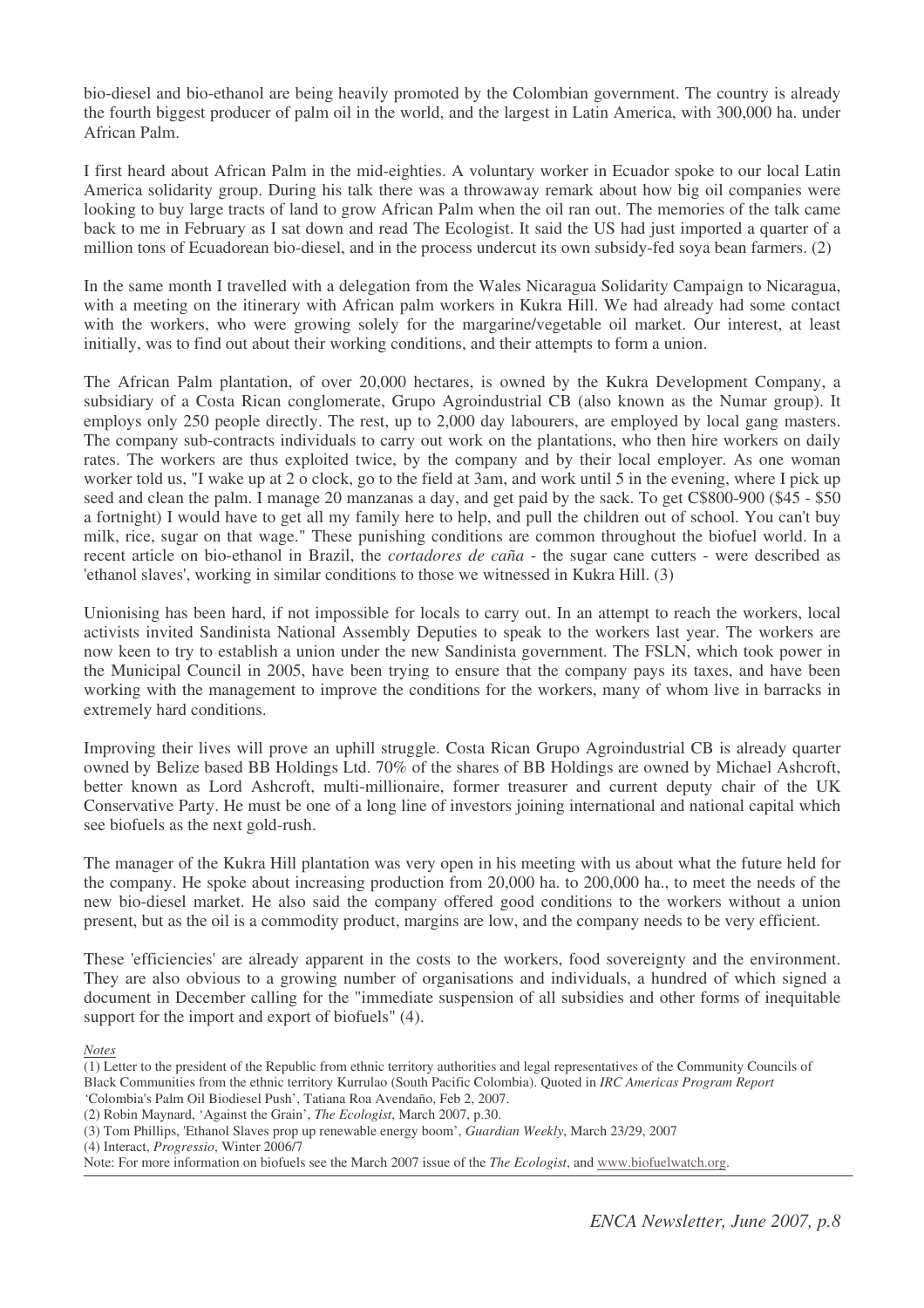# Paraquat perils in Central America

#### *By Stephanie Williamson*

The 'Stop Paraquat' campaign conducted by non-governmental organisations, trade unions, and scientists around the world, calls to end the production and ban the use of this highly toxic and harmful herbicide. The critics' main target is the agrochemical multinational and leading distributor of paraquat, Syngenta. This Swiss company markets the herbicide in over 100 countries, usually under the brand name 'Gramoxone'. Paraquat is regularly used to control weeds on banana, coffee, palm oil, rubber, fruit, or pineapple plantations. Growers large and small use it copiously on their maize and rice fields. It is a broad-spectrum, contact weedkiller, affecting most vegetation types.

Unfortunately, paraquat is also highly toxic to animals, including humans. Many workers and farmers exposed to paraquat on a regular basis suffer serious health problems, and deaths caused by the high toxicity of the herbicide, which has no antidote, are not infrequent. The most important exposure route is via the skin but spray droplets can also be inhaled via the nose or mouth. While paraquat is known for its acute toxicity, it can also cause longer-term health effects including respiratory problems, and increase the risk of birth defects, cancer and Parkinson's disease.

Paraquat is widely used in Central America. One study in Costa Rican banana plantations found a high risk of worker exposure due to poor working conditions. Symptoms recorded included blistering and burns on hands, thighs, back, legs and testicles, nosebleeds and irritation of the eyes. Even when workers are provided with gloves and overalls, this does not protect them against all exposure, as spray equipment frequently leaks and clothing becomes soaked with the toxic liquid. Contact dermatitis is a common effect of paraquat exposure and not only is this extremely uncomfortable for the sufferer, the damage to the skin can actually increase the risk of skin absorption, putting the person at further danger from exposure to this and other harmful chemicals.

Pesticide-related ill health is a serious problem for rural communities in the region. In 2000, almost 7,000 acute pesticide poisonings were recorded in 6 Central American countries. Of these, a regional average of 35% were work-related, followed by intentional (suicide attempts) and accidental poisoning. However, the proportion of occupational poisonings varied considerably between countries, from 60% of cases in Guatemala to 27% in El Salvador. Paraquat was foremost among 12 pesticides most frequently reported by health ministry surveillance systems for acute poisonings in the 6 countries. Yet these figures don't even tell half the story of hidden ill health and suffering as many incidents are not reported to the health service - in Belize, only 1% of probable poisonings end up on official statistics. Costa Rican medics estimate that around 82-97% of poisonings are missing from government figures. There are several reasons for this massive underreporting. Poor farmers often cannot afford to go to distant hospitals and the countries don't have poison



centres or good medical services for occupational health. Medical personnel often lack the knowledge to diagnose pesticide poisonings and may confuse symptoms with other diseases. Data from Costa Rica shows that acute poisonings are as much a public health burden as malaria and tuberculosis. Paraquat is often used to commit suicide, as it is widely available in rural communities and most people know that it is highly toxic. Swallowing a lethal dose leads to a prolonged and agonising death from respiratory failure.

Around 175,000 Costa Rican workers are probably exposed to paraquat and its close relative diquat each year. In 2001, 127 of 544 notified poisonings in the country identified paraquat as the pesticide product to blame and overall between 1996 and

2001, paraquat was the culprit for around 35% of all pesticide poisonings. On banana plantations it may be sprayed monthly. During handling of the concentrate, it is hard to avoid contaminating some part of the body. 58% of spraying systems surveyed inadequately protected worker health and safety. Often workers are not properly trained in how to handle hazardous chemicals or provided with well-maintained spray equipment and effective protective clothing.

In 2001, Central American health ministries identified a new "Dirty Dozen" of pesticides responsible for most poisonings in the region, including paraquat, and proposed a harmonised banning. The aim was to trigger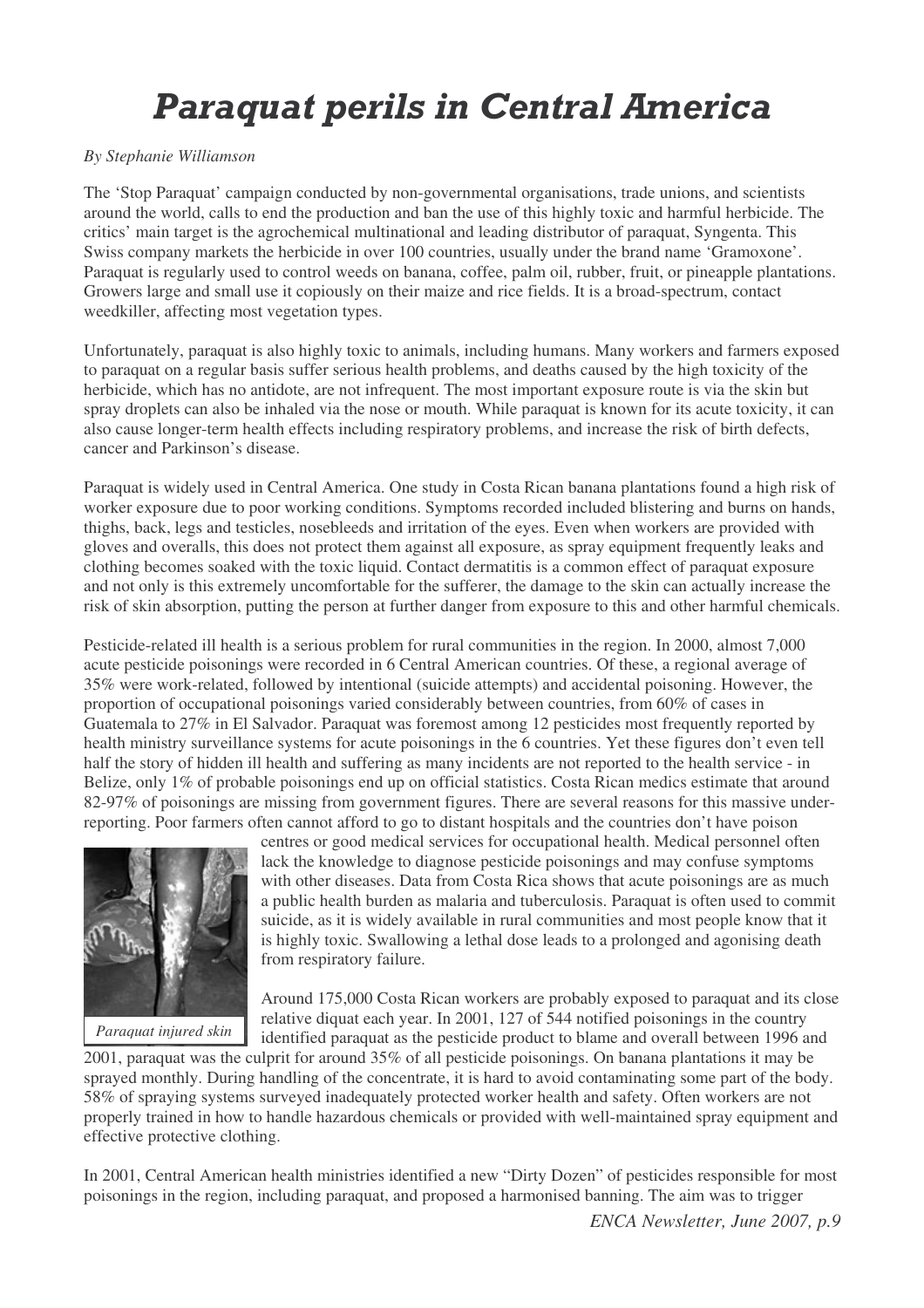automatic bans across the region when any single country provided adequate evidence to support a national ban. This progressive policy was hamstrung by the influence of the agrochemical industry, under the guise of the Central America free trade agreements, which argued instead for approving a pesticide registration throughout the region, if it is registered in one country.

It is an immoral tragedy that thousands of Central Americans continue to suffer the harmful effects of paraquat when it is perfectly possible to grow crops profitably without using this herbicide. The Fair Trade Labelling Organisation, the Rainforest Alliance and the Forest Stewardship Council have successfully prohibited its use in the products they certify. Individual companies like Chiquita and Volcafe have also phased out its use in their bananas and coffee, respectively. Integrated weed management methods can be used instead. These include mechanical weed control (using machetes), using mulches and growing specific ground cover crops to suppress weeds. Sometimes these incur higher costs but mulching and cover cropping also help conserve moisture and improve soil structure and fertility so there are other benefits.

The Stop Paraquat campaign is asking organisations and individuals to sign up to hold Syngenta accountable for the suffering caused by paraquat. It also urges plantations, food manufacturers and supermarkets to make an ethical decision to stop its use and to support integrated weed management in their supply chains.

For more information and to take action, visit the Stop Paraquat section of the website of Swiss NGO The Berne *Declaration at http://www.evb.ch/en/f25000087.html*

This article was compiled from information on 'Paraquat: Unacceptable health risks for users' by Richard Isenring, The *Berne Declaration and Pesticide Action Network, Asia-Pacific and UK, 2006.*

*Our last few issues of the ENCA Newsletter have covered the issue of the banana workers in Nicaragua who have been affected by the use of nemagon. In April this year the Los Angeles Times carried the following article.*

### PESTICIDE COMPANY SETTLES STERILITY SUIT FOR \$300,000

*CHINANDEGA, NICARAGUA 16 April 2007* — A Southern California pesticide company has agreed to settle a lawsuit alleging that one of the firm's products caused agricultural workers in Nicaragua to become sterile, plaintiffs'attorneys announced. Amvac Chemical Corp. has agreed to pay a total of \$300,000 to 13 Nicaraguan workers who contended that they were sterilized while exposed to a pesticide called DBCP (also known as nemagon) on banana plantations nearly three decades ago.

The agreement, which Amvac filed late last month, still requires final approval by a Los Angeles judge. In court papers, the Newport Beach-based company called the agreement a "compromise of disputed claims" and denied any wrongdoing. An Amvac spokesman could not be reached.

Dow Chemical Co. and Dole Fruit Co. remain as defendants in the case, which is scheduled for trial next month in Los Angeles. In addition, the three companies face other lawsuits involving similar allegations in the United States and Nicaragua. Each of the companies has denied that any workers were harmed by DBCP, which was manufactured by Dow and Amvac and used by Dole on plantations in Latin America. The chemical is no longer made or used.

Lawyers announced the settlement at a rally attended by nearly 800 people. They said that the payments, which range from \$2,000 to \$60,000 per person depending on the injury and the years when they worked, were the first step toward a settlement for thousands of other workers in Nicaragua, many of them elderly and impoverished. "This is the point of the spear," said Juan Dominguez, the Los Angeles lawyer who filed the lawsuit. Additional funds, he said, could come as the case proceeds against Dow and Dole, which are larger companies.

The former banana workers, who were packed shoulder to shoulder on a basketball court in blistering heat, waved their hands and caps in the air after the news was announced.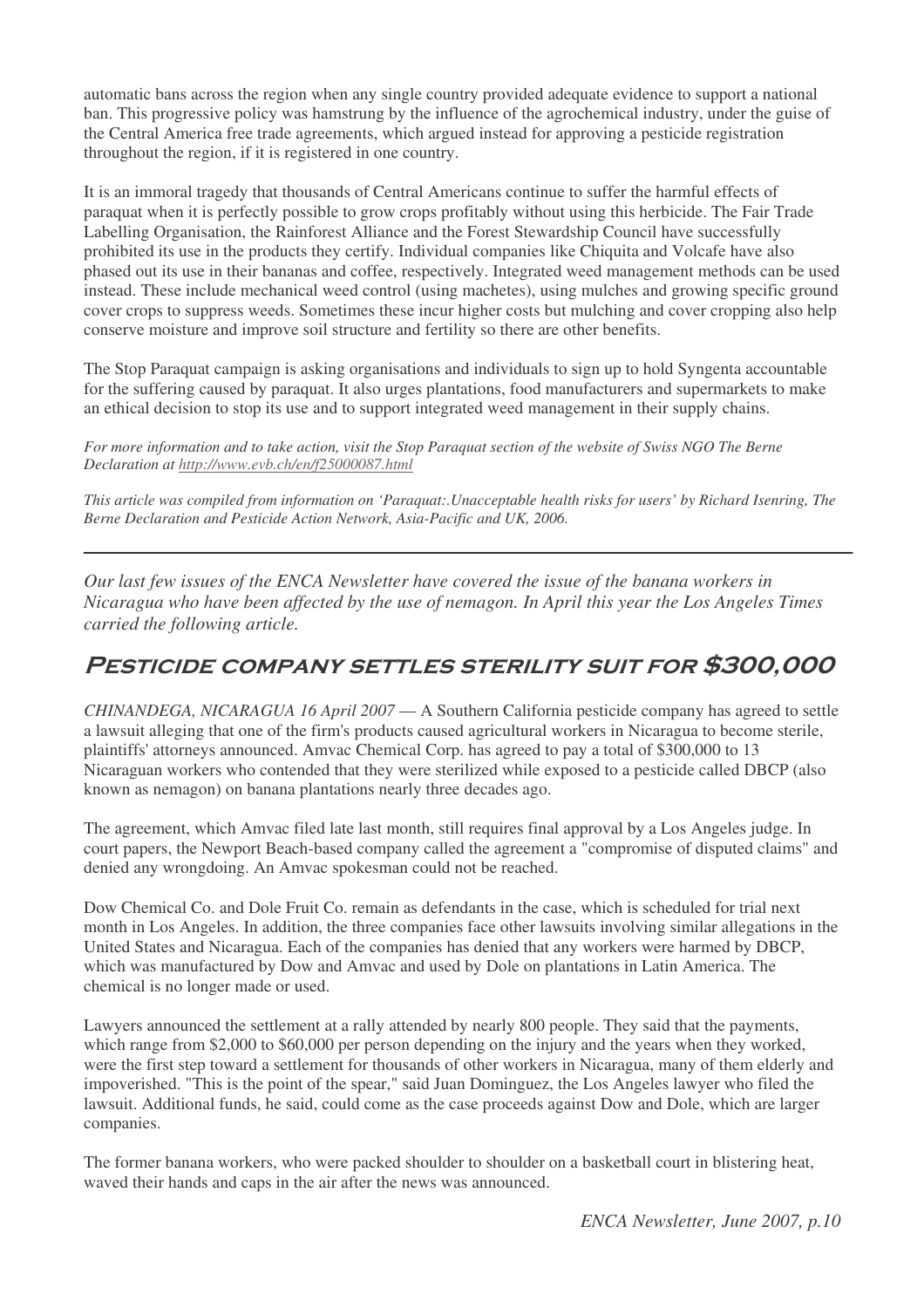More than 12,000 workers contend that they were sterilized or otherwise sickened by DBCP, which has been shown to cause sterility and brain and kidney damage in tests of lab animals. Tens of thousands of banana workers worldwide have sued over the use of DBCP. No lawsuit has ever gone to trial in the United States. In 1997, Dow, Shell Group and Occidental Chemical Corp. settled one such suit with 26,000 workers in Latin America and elsewhere for \$41 million. Both men and women say they were injured by the chemical, but sterility has been proven only in males.

"We have been fighting this fight for so long," said Carlos Miguel Blanco, 48, a plaintiff who alleges that he was rendered infertile while working on a banana plantation in the 1970s. "We want to finish this, not just for me," he said, "but for everyone who was affected."

DBCP was suspended for most uses in the United States in 1977 after workers at an Occidental plant in Lathrop, California, were found to have low or zero sperm counts after working with the compound, although it was not permanently banned for all uses in the United States until 1985. In previous interviews, Amvac officials have contended that their company played only a small role in the case. The company made and sold the product to Nicaragua for only two years, after it was suspended for use in the United States and other companies ceased making it, according to court records.

*(Copyright 2007 Los Angeles Times)*

## *… and toxic pesticides continue to cause problems*

By the time you receive this request for urgent action through this newsletter, the urgency may be over, but the need for action and solidarity will still be there. So if you can write a letter as requested, we urge you to do so. The request came to us from Alistair Smith of Banana Link who explains that:

It would really be appreciated by our colleagues in Costa Rica - sacked by Chiquita for reporting a pesticide poisoning incident - if you could take a couple of minutes to send off this electronic letter. All you need to do *is go to:* http://www.labourstart.org/cgi-bin/solidarityforever/show\_campaign.cgi?c=251

## Costa Rica: Chiquita sacks workers for reporting poisoning

Multinational fruit company Chiquita likes to boast of its high social and environmental standards, but its Costa Rican subsidiary COBAL has sacked

two union members for complaining about being exposed to a

toxic chemical. Alexander Reyes Zuñiga, Jaime Blanco Juarez and Marco Gónzalez Borge reported to their supervisors that spraying of a toxic nematicide (used for killing worms in banana tree roots) was going on in the same area as they were harvesting bananas. They became nauseous and dizzy and Jaime Blanco

had to go straight to the doctor, where he was retained for tests for several hours. Alexander Reyes suffered symptoms of poisoning the following day, but was told to resume work regardless. The team complained to supervisors only to be accused of entering the area to be sprayed despite orders not to do so. Alexander Reyes and Marcos Borge were sacked for misconduct. Chiquita management did not conduct any medical examination, did not give the statutory three warnings for misconduct and continue to deny the workers' version. The union SITAGAH has tried to negotiate the two workers' reinstatement, but the company has so far refused. Other recent violations of rights in COBAL plantations have been denounced by Costa Rican banana workers' union coordinating body COSIBA-CR.